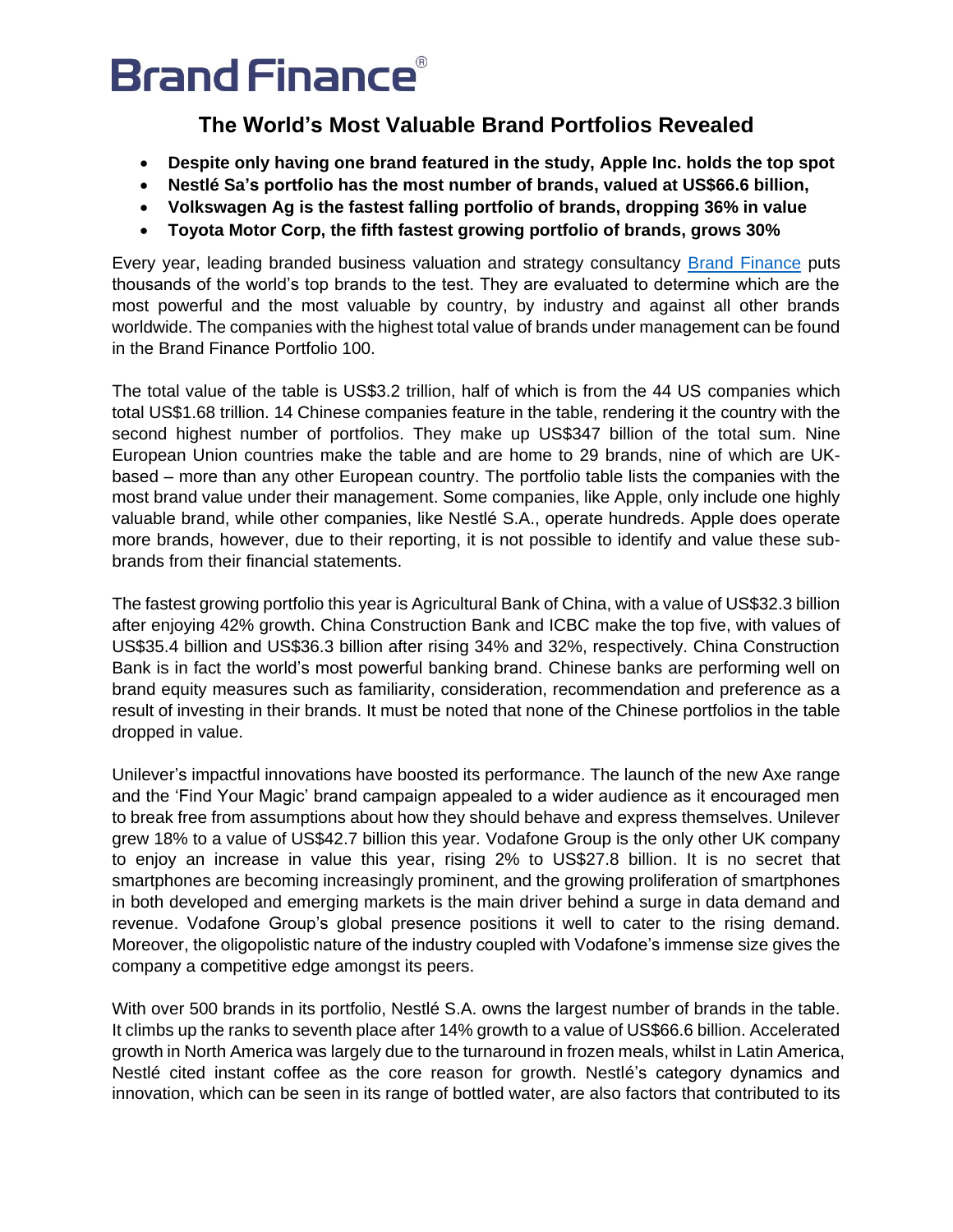strong growth. Furthermore, an increase in health awareness in relation to carbonated drinks gave Nestlé the opportunity to promote its bottled water segment which other companies may have failed to embrace. Nestlé's success is largely due to the range of product segments it provides, allowing it to more effectively overcome challenging global trends than its competitors.

Volkswagen Ag was the biggest faller in the table this year. Its portfolio value dropped 36% to US\$42.2 billion. The latest emissions scandal negatively impacted Volkswagen. However, on a broader spectrum, the light vehicle industry – albeit growing at its slowest rate in the last decade, is forecasted to grow nonetheless. This is somewhat due to the upward surges in China, India and across continental Western Europe which compensate for reductions in Brazil, the US and the UK. Toyota Motor Corp, ranked 10<sup>th</sup> this year, conforms to the forecasted industry trend, enjoying a 30% increase in portfolio value to US\$55.3 billion this year.

| <b>Rank</b><br>2016 | Rank<br>2015   | <b>Number</b><br>of<br>Brands* | <b>Parent</b><br><b>Brand</b>         | <b>Parent Company</b>                | <b>Domicile</b>                | <b>Portfolio</b><br>Value<br>2016<br>(USDm) | <b>Portfolio</b><br>rating<br>2016 | <b>Portfolio</b><br>Value<br>change<br>$(\%)$ | <b>Portfolio</b><br><b>Value</b><br>2015<br>(USDm) |
|---------------------|----------------|--------------------------------|---------------------------------------|--------------------------------------|--------------------------------|---------------------------------------------|------------------------------------|-----------------------------------------------|----------------------------------------------------|
| $\mathbf{1}$        | $\mathbf{1}$   | $\mathbf{1}$                   | Apple                                 | Apple Inc                            | United<br><b>States</b>        | 145,918                                     | <b>AAA</b>                         | 14%                                           | 128,303                                            |
| 2                   | 3              | 17                             | Google                                | Alphabet Inc                         | <b>United</b><br><b>States</b> | 99,046                                      | <b>AAA</b>                         | 25%                                           | 79,430                                             |
| 3                   | $\overline{2}$ | $\mathbf{1}$                   | Samsung                               | <b>Samsung Group</b>                 | South<br>Korea                 | 83,185                                      | AAA                                | 2%                                            | 81,716                                             |
| $\overline{4}$      | 5              | 13                             | Walmart                               | <b>Wal-Mart Stores Inc.</b>          | <b>United</b><br><b>States</b> | 77,523                                      | AA                                 | 7%                                            | 72,599                                             |
| 5                   | $\overline{4}$ | $\overline{7}$                 | Microsoft                             | Microsoft Corp                       | United<br><b>States</b>        | 74,121                                      | AAA                                | $-1%$                                         | 74,912                                             |
| 6                   | 11             | 6                              | Amazon                                | Amazon.Com Inc                       | <b>United</b><br><b>States</b> | 69,642                                      | $AA+$                              | 24%                                           | 56,142                                             |
| $\overline{7}$      | 9              | 539                            | Nestlé                                | Nestlé S.A.                          | Switzerland                    | 66,604                                      | $AA+$                              | 14%                                           | 58,300                                             |
| $\boldsymbol{8}$    | $\overline{7}$ | $\mathbf{1}$                   | Verizon                               | <b>Verizon Communications</b><br>Inc | <b>United</b><br><b>States</b> | 63,116                                      | AAA-                               | 5%                                            | 59,843                                             |
| 9                   | 8              | $\mathbf{1}$                   | AT&T                                  | At&T Inc                             | United<br><b>States</b>        | 59,904                                      | $AA+$                              | 2%                                            | 58,819                                             |
| 10                  | 16             | $\overline{4}$                 | Toyota                                | <b>Toyota Motor Corp</b>             | Japan                          | 55,285                                      | AAA-                               | 30%                                           | 42,546                                             |
| 11                  | 10             | 43                             | Procter &<br>Gamble                   | Procter & Gamble Co/The              | United<br><b>States</b>        | 54,668                                      | AAA-                               | $-5%$                                         | 57,468                                             |
| 12                  | 12             | 182                            | Pepsico                               | Pepsico Inc                          | <b>United</b><br><b>States</b> | 53,169                                      | AAA-                               | $-4%$                                         | 55,209                                             |
| 13                  | N/A            | 82                             | <b>Philip Morris</b><br>International | Philip Morris International          | <b>United</b><br><b>States</b> | 52,734                                      | $AA+$                              | N/A                                           | N/A                                                |
| 14                  | 17             | 27                             | Johnson &<br>Johnson                  | Johnson & Johnson                    | <b>United</b><br><b>States</b> | 50,651                                      | <b>AAA</b>                         | 24%                                           | 40,734                                             |
| 15                  | 15             | $\overline{2}$                 | China<br>Mobile                       | China Mobile Ltd                     | China                          | 49,864                                      | AAA-                               | 4%                                            | 47,964                                             |
| 16                  | 13             | 72                             | Coca-Cola                             | Coca-Cola Co/The                     | <b>United</b><br><b>States</b> | 48,301                                      | $AA+$                              | $-8%$                                         | 52,339                                             |
| 17                  | 25             | $\mathbf{1}$                   | <b>Wells Fargo</b>                    | Wells Fargo & Co                     | United<br><b>States</b>        | 44,170                                      | AAA-                               | 26%                                           | 34,925                                             |
| 18                  | 21             | 3                              | J.P. Morgan<br>Chase & Co             | J.P. Morgan Chase & Co.              | <b>United</b><br><b>States</b> | 43,549                                      | AA                                 | 18%                                           | 36,777                                             |
| 19                  | 18             | 3                              | <b>Walt Disney</b>                    | <b>Walt Disney Co/The</b>            | United<br><b>States</b>        | 43,458                                      | AAA                                | 10%                                           | 39,609                                             |
| 20                  | N/A            | $\mathbf{1}$                   | McDonald's                            | <b>McDonald's Corp</b>               | <b>United</b><br><b>States</b> | 42,937                                      | <b>AAA</b>                         | N/A                                           | N/A                                                |
| 21                  | N/A            | 4                              | Mercedez-<br><b>Benz</b>              | Daimler Ag                           | Germany                        | 42,863                                      | AAA-                               | N/A                                           | N/A                                                |

### **100 Most Valuable Brand Portfolios (USDm)**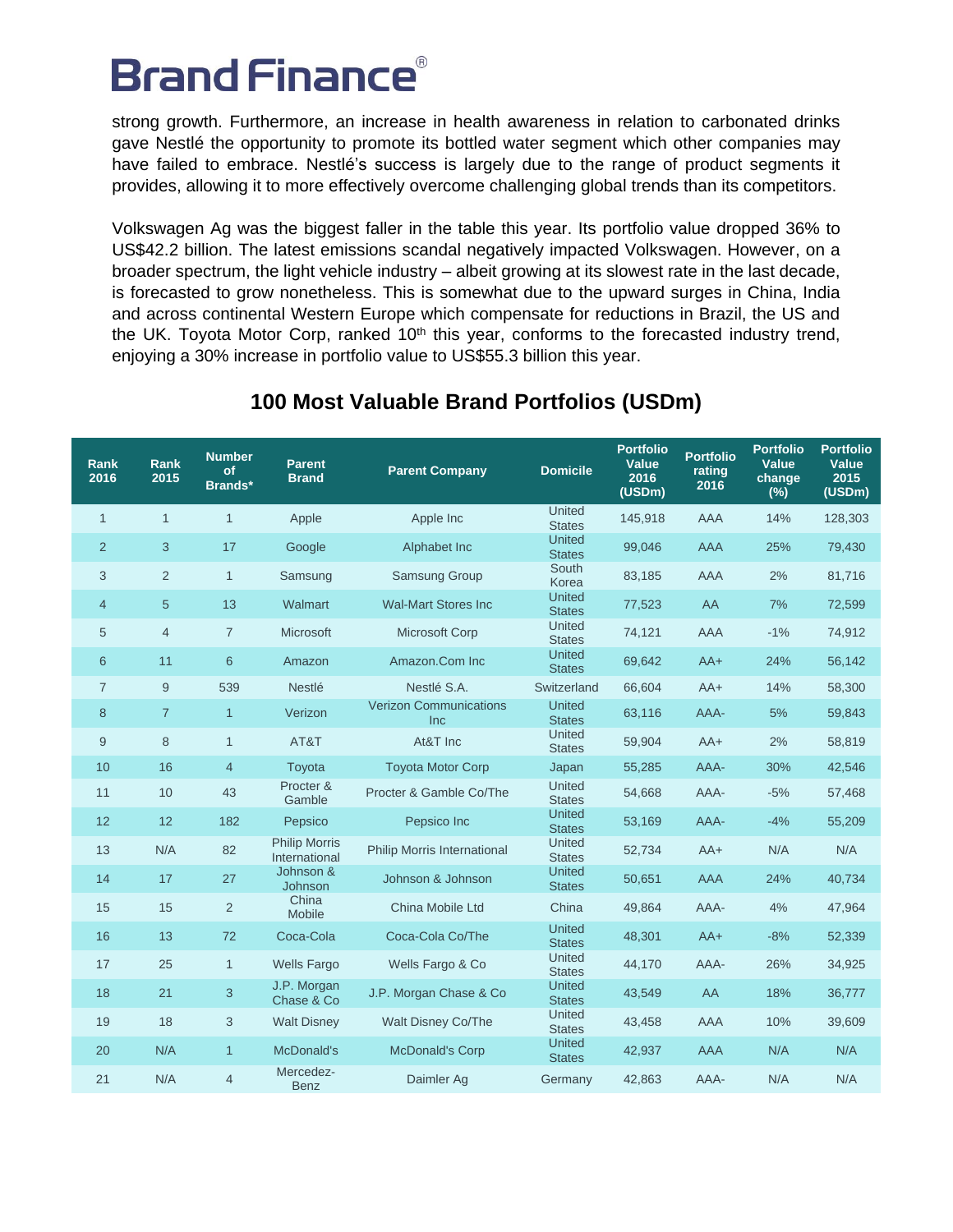| 22 | 22  | 103            | <b>Unilever</b>                              | <b>Unilever Plc</b>                           | <b>United</b><br>Kingdom       | 42,666 | $AA+$      | 18%    | 36,179 |
|----|-----|----------------|----------------------------------------------|-----------------------------------------------|--------------------------------|--------|------------|--------|--------|
| 23 | 6   | 8              | Volkswagen                                   | Volkswagen Ag                                 | Germany                        | 42,239 | AAA+       | $-36%$ | 65,540 |
| 24 | 19  | 3              | <b>BMW</b>                                   | <b>Bayerische Motoren Werke</b><br>Ag         | Germany                        | 41,532 | AAA        | 8%     | 38,527 |
| 25 | 14  | $\mathbf{1}$   | General<br>Electric                          | <b>General Electric Co</b>                    | United<br><b>States</b>        | 37,216 | $AA+$      | $-22%$ | 48,019 |
| 26 | 23  | 114            | <b>AB InBev</b>                              | Anheuser-Busch Inbev Nv                       | <b>Belgium</b>                 | 37,073 | $AA+$      | 3%     | 36,016 |
| 27 | 34  | $\mathbf{1}$   | <b>ICBC</b>                                  | Ind & Comm Bk Of China                        | China                          | 36,334 | $AA+$      | 32%    | 27,459 |
| 28 | 38  | $\mathbf{1}$   | China<br>Construction<br><b>Bank</b>         | <b>China Construction Bank</b>                | China                          | 35,394 | <b>AAA</b> | 34%    | 26,417 |
| 29 | 30  | 3              | Comcast                                      | <b>Comcast Corp</b>                           | <b>United</b><br><b>States</b> | 34,431 | AAA+       | 14%    | 30,193 |
| 30 | 45  | $\mathbf{1}$   | Facebook                                     | Facebook Inc                                  | <b>United</b><br><b>States</b> | 34,002 | AAA-       | 41%    | 24,180 |
| 31 | 28  | 3              | Deutsche<br>Telekom                          | Deutsche Telekom Ag-Reg                       | Germany                        | 33,194 | $AA+$      | 7%     | 31,108 |
| 32 | 27  | 4              | <b>ExxonMobil</b>                            | Exxon Mobil Corp                              | <b>United</b><br><b>States</b> | 33,040 | AA         | 5%     | 31,404 |
| 33 | 49  | $\mathbf{1}$   | Agricultural<br>Bank Of<br>China             | Agricultural Bank Of China                    | China                          | 32,264 | AAA        | 42%    | 22,714 |
| 34 | 24  | $\mathbf{1}$   | <b>IBM</b>                                   | <b>Intl Business Machines</b><br>Corp         | <b>United</b><br><b>States</b> | 31,786 | AA         | $-10%$ | 35,428 |
| 35 | N/A | $\mathbf{1}$   | <b>NTT</b>                                   | Nippon Telegraph &<br>Telephone               | Japan                          | 31,678 | AA         | N/A    | N/A    |
| 36 | 29  | $\mathbf{1}$   | Shell                                        | <b>Royal Dutch Shell Plc</b>                  | Netherlands                    | 31,665 | $AA+$      | 3%     | 30,716 |
| 37 | 32  | 20             | L'Oréal                                      | L'Oreal                                       | France                         | 31,620 | AAA        | 10%    | 28,866 |
| 38 | 31  | $\overline{2}$ | Bank of<br>America                           | <b>Bank Of America Corp</b>                   | <b>United</b><br><b>States</b> | 30,940 | AA         | 6%     | 29,319 |
| 39 | 26  | 38             | Louis<br>Vuitton                             | Lvmh Moet Hennessy Louis<br>Vui               | France                         | 30,759 | AA         | $-10%$ | 34,195 |
| 40 | 39  | 5              | <b>Nike</b>                                  | Nike Inc                                      | <b>United</b><br><b>States</b> | 29,151 | AAA        | 16%    | 25,103 |
| 41 | 41  | $\mathbf{1}$   | Home Depot                                   | Home Depot Inc                                | United<br><b>States</b>        | 28,798 | AAA-       | 18%    | 24,471 |
| 42 | N/A | 10             | General<br><b>Motors</b>                     | <b>General Motors Co</b>                      | <b>United</b><br><b>States</b> | 28,011 | AAA+       | N/A    | N/A    |
| 43 | 36  | $\overline{2}$ | Vodafone                                     | Vodafone Group Plc                            | United<br>Kingdom              | 27,821 | $AA+$      | 2%     | 27,287 |
| 44 | N/A | 76             | Japan<br><b>Tobacco</b>                      | Japan Tobacco Inc                             | Japan                          | 27,797 | AA         | N/A    | N/A    |
| 45 | N/A | 1              | Bank of<br>China                             | Bank Of China Ltd                             | China                          | 27,735 | AAA        | N/A    | N/A    |
| 46 | 35  | $\overline{2}$ | Citi                                         | Citigroup Inc                                 | United<br><b>States</b>        | 27,713 | $AA+$      | 1%     | 27,372 |
| 47 | N/A | 3              | SoftBank                                     | Softbank Corp                                 | Japan                          | 27,676 | AA         | N/A    | N/A    |
| 48 | N/A | 103            | <b>British</b><br>American<br><b>Tobacco</b> | <b>British American Tobacco</b><br><b>PIc</b> | <b>United</b><br>Kingdom       | 27,070 | AA         | N/A    | N/A    |
| 49 | 50  | $\mathbf{1}$   | Mitsubishi                                   | Mitsubishi Corp                               | Japan                          | 24,461 | AA         | 8%     | 22,679 |
| 50 | N/A | 3              | <b>CVS</b><br>Caremark                       | <b>Cvs Caremark Corp</b>                      | <b>United</b><br><b>States</b> | 24,176 | $AA+$      | N/A    | N/A    |
| 51 | 37  | $\overline{2}$ | <b>HSBC</b>                                  | <b>Hsbc Holdings Plc</b>                      | United<br>Kingdom              | 24,174 | AAA-       | $-11%$ | 27,280 |
| 52 | N/A | $\overline{4}$ | <b>Barclays</b>                              | <b>Barclays Plc</b>                           | United<br>Kingdom              | 23,751 | AAA+       | N/A    | N/A    |
| 53 | N/A | $\mathbf{1}$   | Hyundai                                      | Hyundai                                       | South<br>Korea                 | 23,691 | $AA+$      | N/A    | N/A    |
| 54 | 46  | 36             | <b>Tata</b>                                  | <b>Tata Sons</b>                              | India                          | 23,498 | AA         | 1%     | 23,334 |
| 55 | N/A | $\overline{c}$ | <b>Starbucks</b>                             | <b>Starbucks Corp</b>                         | United<br><b>States</b>        | 23,455 | AAA-       | N/A    | N/A    |
| 56 | N/A | $\sqrt{5}$     | Telefonica                                   | Telefonica Sa                                 | Spain                          | 23,243 | $AA+$      | N/A    | N/A    |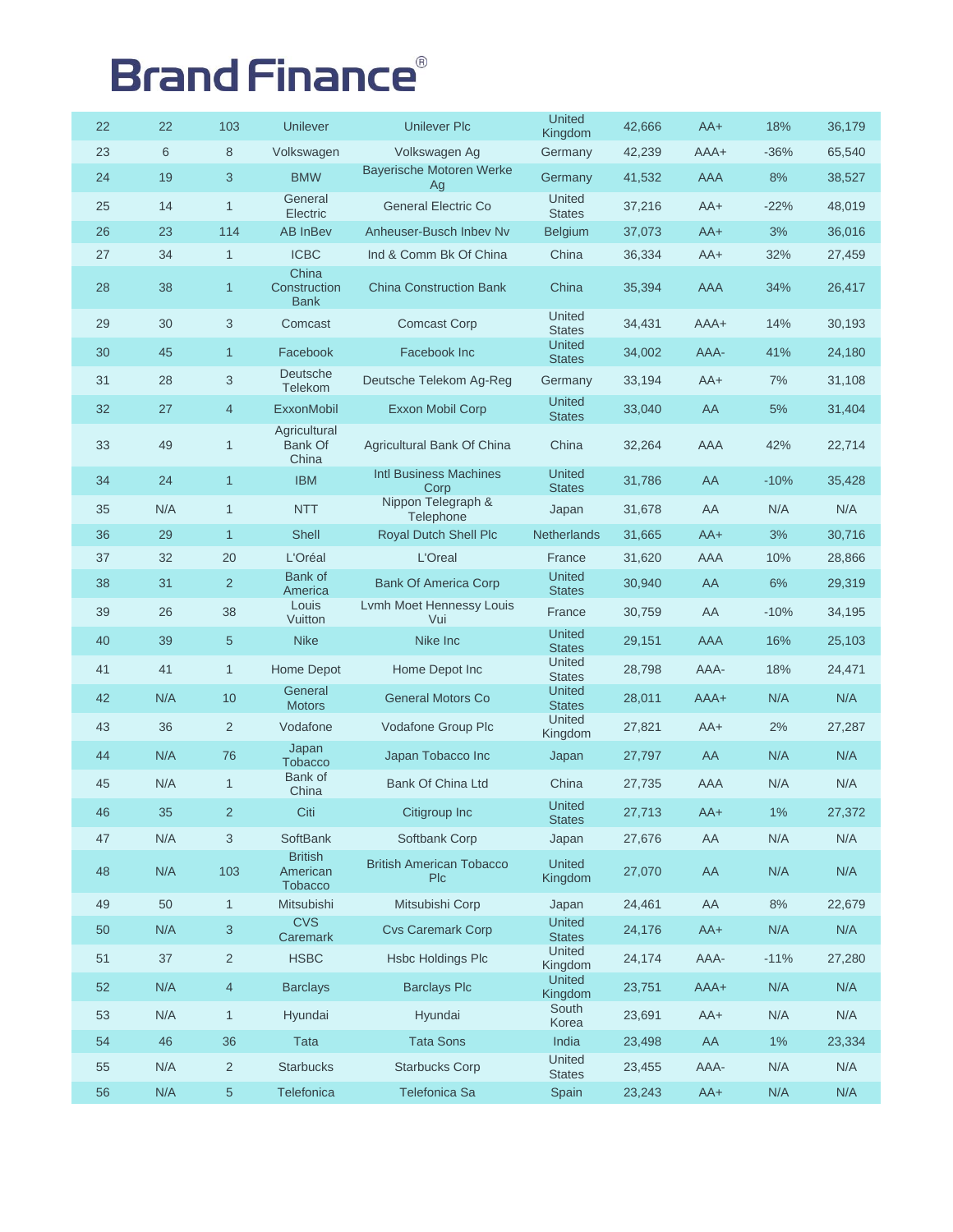| 57 | 40  | $\mathbf{1}$     | Intel                             | <b>Intel Corp</b>                      | United<br><b>States</b>        | 22,845 | $AA+$ | $-9%$  | 25,011 |
|----|-----|------------------|-----------------------------------|----------------------------------------|--------------------------------|--------|-------|--------|--------|
| 58 | 48  | $\mathbf{1}$     | Oracle                            | <b>Oracle Corp</b>                     | <b>United</b><br><b>States</b> | 22,136 | AA    | $-3%$  | 22,888 |
| 59 | 43  | $\overline{2}$   | Honda                             | Honda Motor Co Ltd                     | Japan                          | 21,576 | AAA-  | $-11%$ | 24,347 |
| 60 | N/A | $\overline{2}$   | Ford                              | Ford Motor Co                          | <b>United</b><br><b>States</b> | 21,506 | AAA-  | N/A    | N/A    |
| 61 | N/A | $\overline{2}$   | <b>Fox</b>                        | <b>Twenty-First Century</b>            | United<br><b>States</b>        | 21,165 | $AA+$ | N/A    | N/A    |
| 62 | N/A | $\overline{2}$   | PetroChina                        | Petrochina Co Ltd                      | China                          | 20,986 | AA    | N/A    | N/A    |
| 63 | 47  | 12               | Fiat                              | <b>Fiat Chrysler Automobiles</b><br>Nv | Italy                          | 20,405 | AA    | $-11%$ | 22,977 |
| 64 | N/A | $\mathbf{1}$     | Allianz                           | <b>Allianz Se</b>                      | Germany                        | 20,264 | AA    | N/A    | N/A    |
| 65 | N/A | $\mathbf{1}$     | <b>CSCEC</b>                      | <b>China State Construction</b>        | China                          | 20,214 | AA-   | N/A    | N/A    |
| 66 | N/A | $\mathbf{1}$     | <b>Sinopec</b>                    | China Petroleum &<br>Chemical          | China                          | 20,144 | AA    | N/A    | N/A    |
| 67 | N/A | $\mathbf{1}$     | Huawei                            | Huawei                                 | China                          | 19,743 | AA    | N/A    | N/A    |
| 68 | N/A | $\mathbf{1}$     | <b>UPS</b>                        | <b>United Parcel Service</b>           | <b>United</b><br><b>States</b> | 19,565 | $AA+$ | N/A    | N/A    |
| 69 | N/A | $\overline{2}$   | <b>Siemens</b>                    | Siemens Ag                             | Germany                        | 19,415 | $AA+$ | N/A    | N/A    |
| 70 | N/A | $\overline{2}$   | <b>Nissan</b>                     | Nissan Motor Co Ltd                    | Japan                          | 19,312 | $AA+$ | N/A    | N/A    |
| 71 | N/A | 4                | UnitedHealth                      | United Health Group Inc                | United<br><b>States</b>        | 19,173 | AA    | N/A    | N/A    |
| 72 | 44  | $\mathbf{1}$     | Cisco                             | <b>Cisco Systems Inc</b>               | <b>United</b><br><b>States</b> | 19,162 | AAA-  | $-21%$ | 24,324 |
| 73 | N/A | $\mathbf{1}$     | Orange                            | Orange                                 | France                         | 19,096 | $AA+$ | N/A    | N/A    |
| 74 | N/A | 196              | Danone                            | Danone                                 | France                         | 19,026 | $AA+$ | N/A    | N/A    |
| 75 | N/A | $\mathbf{1}$     | <b>PwC</b>                        | <b>PwC</b>                             | United<br><b>States</b>        | 18,569 | AAA+  | N/A    | N/A    |
| 76 | N/A | $\mathbf{1}$     | American<br><b>Express</b>        | American Express Co                    | <b>United</b><br><b>States</b> | 18,483 | $AA+$ | N/A    | N/A    |
| 77 | N/A | $\mathbf{1}$     | <b>BT</b>                         | <b>Bt Group Plc</b>                    | United<br>Kingdom              | 18,442 | AAA-  | N/A    | N/A    |
| 78 | N/A | 181              | Heineken                          | Heineken Nv                            | Netherlands                    | 18,376 | AA-   | N/A    | N/A    |
| 79 | N/A | 62               | Diageo                            | Diageo Plc                             | United<br>Kingdom              | 18,303 | $AA+$ | N/A    | N/A    |
| 80 | N/A | $\overline{2}$   | Axa                               | Axa Sa                                 | France                         | 18,280 | AA    | N/A    | N/A    |
| 81 | N/A | 37               | Kraft                             | Kraft Foods Group Inc                  | United<br><b>States</b>        | 18,175 | AA    | N/A    | N/A    |
| 82 | N/A | $\mathbf{1}$     | Alibaba                           | Alibaba Group Holding                  | China                          | 17,968 | $AA+$ | N/A    | N/A    |
| 83 | N/A | $\mathbf{1}$     | China Life                        | China Life Insurance Co                | China                          | 17,870 | AAA   | N/A    | N/A    |
| 84 | N/A | $\mathbf{3}$     | Chevron                           | <b>Chevron Corp</b>                    | United<br><b>States</b>        | 17,822 | $AA+$ | N/A    | N/A    |
| 85 | N/A | $\overline{4}$   | Lloyds<br><b>Banking</b><br>Group | Lloyds Banking Group Plc               | United<br>Kingdom              | 17,522 | AAA+  | N/A    | N/A    |
| 86 | N/A | $\overline{4}$   | <b>BNP Paribas</b>                | <b>Bnp Paribas</b>                     | France                         | 17,362 | AA    | N/A    | N/A    |
| 87 | N/A | $\mathbf{1}$     | <b>BP</b>                         | Bp Plc                                 | United<br>Kingdom              | 16,962 | AA    | N/A    | N/A    |
| 88 | N/A | 3                | <b>KDDI</b>                       | <b>Kddi Corp</b>                       | Japan                          | 16,917 | AA    | N/A    | N/A    |
| 89 | N/A | $\overline{7}$   | Walgreens                         | <b>Walgreens Boots Alliance</b>        | United<br><b>States</b>        | 16,645 | AA-   | N/A    | N/A    |
| 90 | N/A | $\overline{2}$   | Sony                              | <b>Sony Corp</b>                       | Japan                          | 16,557 | $AA+$ | N/A    | N/A    |
| 91 | N/A | $\overline{5}$   | QQ                                | <b>Tencent Holdings Ltd</b>            | China                          | 16,448 | $AA+$ | N/A    | N/A    |
| 92 | N/A | $\mathbf{1}$     | <b>Baidu</b>                      | <b>Baidu Inc</b>                       | China                          | 16,418 | AAA-  | N/A    | N/A    |
| 93 | 33  | $\boldsymbol{9}$ | TimeWarner                        | Time Warner Inc                        | United<br><b>States</b>        | 16,210 | AAA+  | $-33%$ | 24,091 |
| 94 | N/A | $\mathbf{1}$     | Mitsui                            | Mitsui & Co Ltd                        | Japan                          | 16,183 | AAA+  | N/A    | N/A    |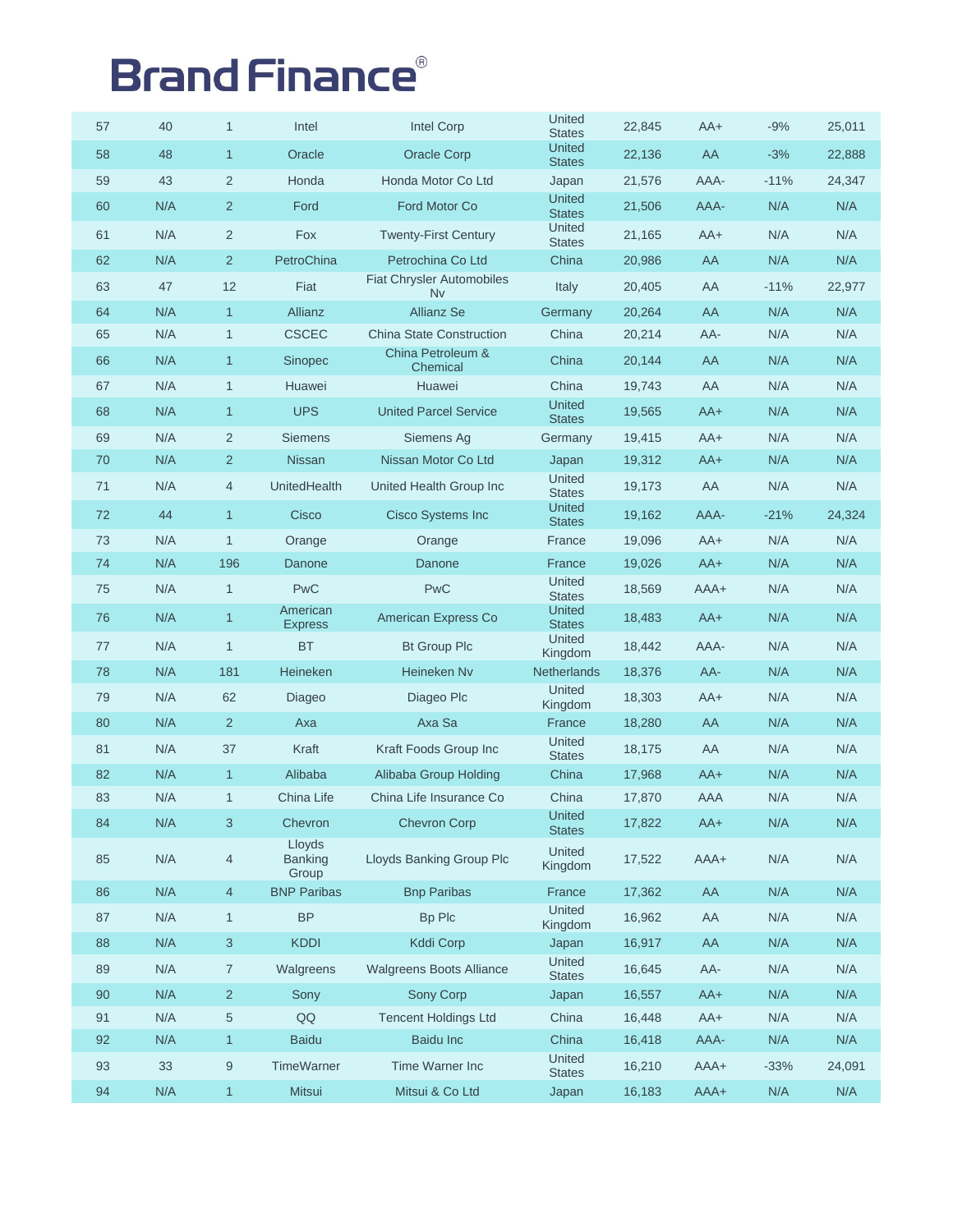| 95  | N/A |                | <b>Deloitte</b> | <b>Deloitte</b>               | United<br><b>States</b>        | 16,160 | AAA    | N/A | N/A |
|-----|-----|----------------|-----------------|-------------------------------|--------------------------------|--------|--------|-----|-----|
| 96  | N/A |                | Santander       | Banco Santander Sa            | <b>Spain</b>                   | 15.689 | $AA+$  | N/A | N/A |
| 97  | N/A |                | Ping An         | Ping An Insurance Group<br>Co | China                          | 15.569 | $AAA+$ | N/A | N/A |
| 98  | N/A |                | H&M             | Hennes & Mauritz Ab           | Sweden                         | 15.510 | $AA+$  | N/A | N/A |
| 99  | N/A |                | Target          | <b>Target Corp</b>            | United<br><b>States</b>        | 15,331 | AA     | N/A | N/A |
| 100 | N/A | $5\phantom{.}$ | Yum!            | Yum! Brands Inc               | <b>United</b><br><b>States</b> | 15,252 | $AA+$  | N/A | N/A |

#### **ENDS**

#### **Media Contacts**

Declan Ahern, Head Analyst T: +44 (0)2073899400 M+44 (0)7490911175 [d.ahern@brandfinance.com](mailto:d.ahern@brandfinance.com)

Joslyn Pannu, Communications Manager<br>T: +44 (0)2073899400 M: +44 (0)7885666236 T: +44 (0)2073899400 M: +44 (0)7885666236 j.pannu@brandfinance.com

#### **Note to Editors**

2016 brand values are calculated in USD with a valuation date of 1/1/16.

#### **About Brand Finance plc**

[Brand Finance](http://www.brandfinance.com/) plc is the world's leading branded business valuation and strategy consultancy, with offices in over 30 countries. We provide clarity to marketers, brand owners and investors by quantifying the financial value of brands. Drawing on expertise in strategy, branding, market research, visual identity, finance, tax and intellectual property, Brand Finance helps clients make the right decisions to maximise brand and business value an bridges the gap between marketing and finance.

#### **Methodology**

#### *Definition of Brand*

In the very broadest sense, a brand is the focus for all the expectations and opinions held by customers, staff and other stakeholders about an organisation and its products and services. However when looking at brands as business assets that can be bought, sold and licensed, a more technical definition is required. Brand Finance helped to craft the internationally recognised standard on Brand Valuation, ISO 10668. That defines a brand as "a marketing-related intangible asset including, but not limited to, names, terms, signs, symbols, logos and designs, or a combination of these, intended to identify goods, services or entities, or a combination of these, creating distinctive images and associations in the minds of stakeholders, thereby generating economic benefits/value."

However, a brand makes a contribution to a company beyond that which can be sold to a third party. 'Brand Contribution' refers to the total economic benefit that a business derives from its brand, from volume and price premiums over generic products to cost savings over less well-branded competitors.

#### *Brand Strength*

Brand Strength is the part of our analysis most directly and easily influenced by those responsible for marketing and brand management. In order to determine the strength of a brand we have developed the Brand Strength Index (BSI). We analyse marketing investment, brand equity (the goodwill accumulated with customers, staff and other stakeholders) and finally the impact of those on business performance. Following this analysis, each brand is assigned a BSI score out of 100, which is fed into the brand value calculation. Based on the score, each brand in the league table is assigned a rating between AAA+ and D in a format similar to a credit rating. AAA+ brands are exceptionally strong and well managed while a failing brand would be assigned a D grade.